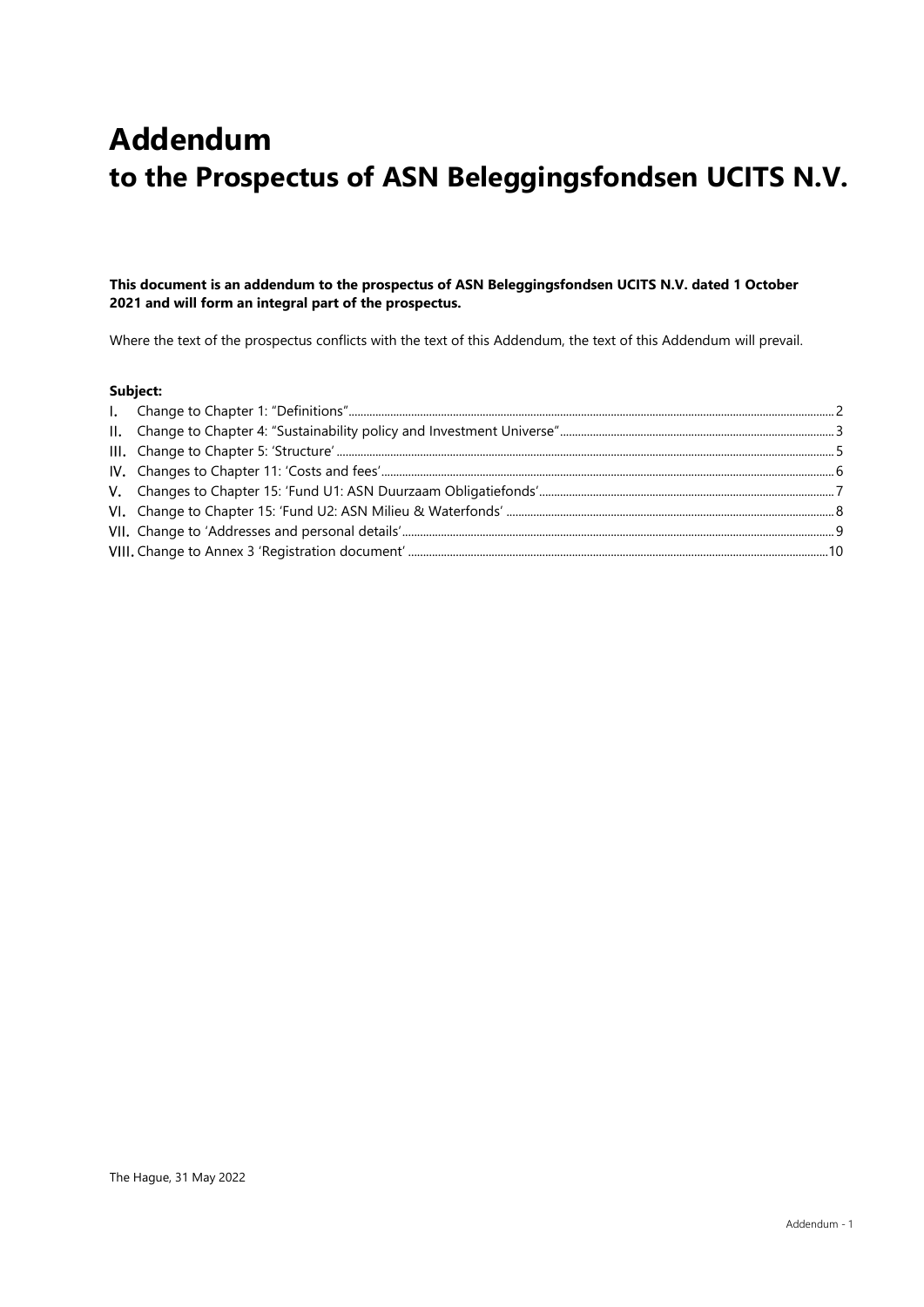# **I. Change to Chapter 1: 'Definitions'**

Effective date of change: 1 January 2022

Change to Chapter 4, "**Definitions**".

A definition of "Taxonomy Regulation" is added:

#### **Taxonomy Regulation**

Regulation (EU) 2020/852 of the European Parliament and of the Council of 18 June 2020 on the establishment of a framework to facilitate sustainable investment, and amending Regulation (EU) 2019/2088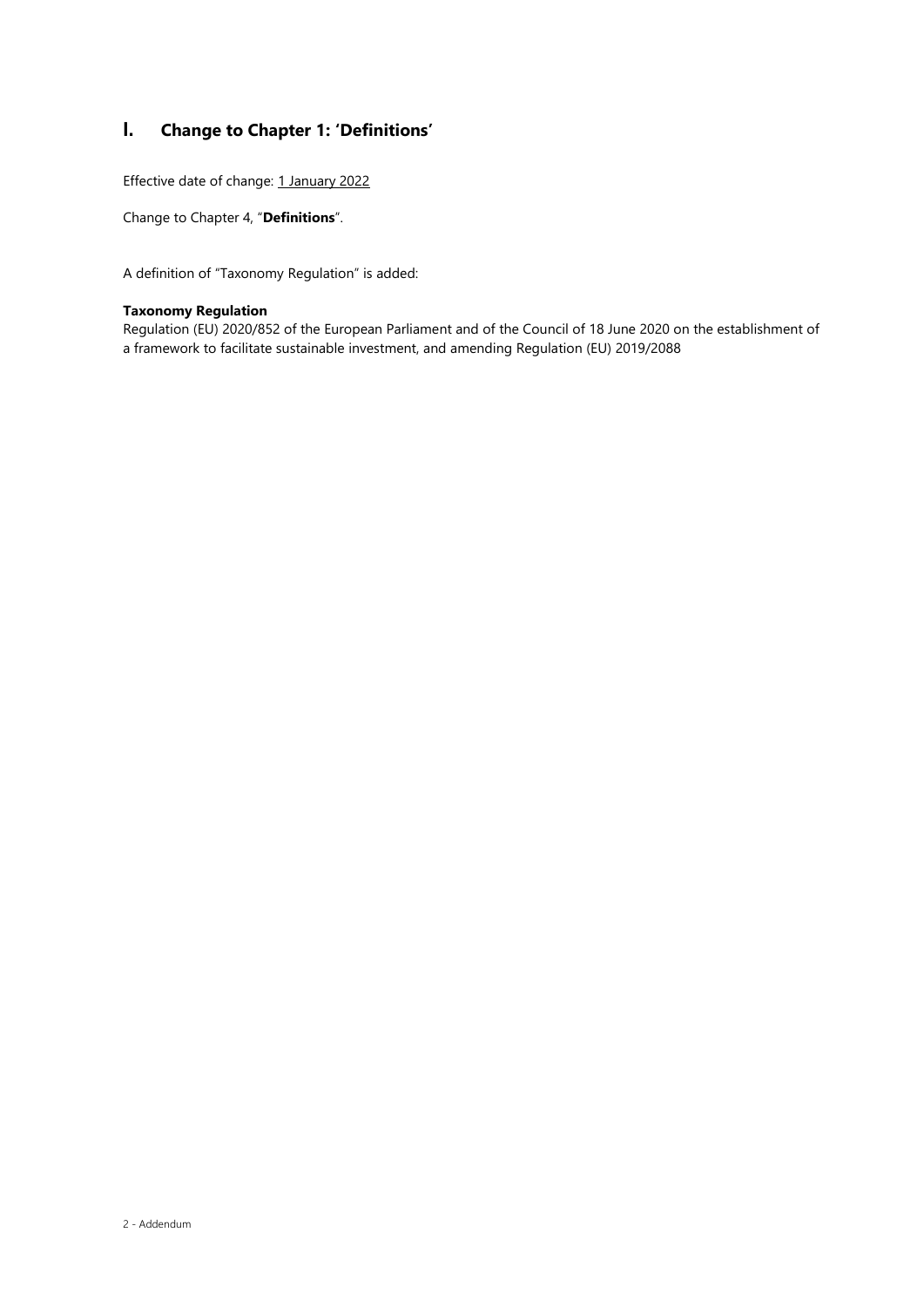## **II. Change to Chapter 4: 'Sustainability policy and Investment Universe'**

Effective date of change: 1 January 2022

Change to Chapter 4, Sustainability policy and Investment Universe, under "**Sustainability policy**".

Seven additional paragraphs about the climate policy of ASN Impact Investors and the Taxonomy Regulation have been added to the text under Sustainability Policy. From now on, the text under Sustainability Policy will read as follows:

## **Sustainability policy**

ASN Impact Investors has developed an extremely cautious investment process that is based on contributing to positive effects on society and the environment and avoiding adverse consequences of investments. The Funds invest in different categories of assets and, partly as a result of this, each have individual specific Sustainable Investment Objectives and return objectives (see Chapter 15 "Supplements").

The investment process is based on the sustainability policy of ASN Impact Investors, which ensures that each Fund is invested in economic activities which do not have any serious adverse consequences for people or the environment and which observe good governance practices. This policy is based on a broad selection of sustainability factors, in particular three pillars: human rights, climate and biodiversity. In addition, ASN Impact Investors specifically takes account of the risks that may arise from non-sustainable development (possibly) having a significantly negative impact on the return on investments. For example, because the temperature of the earth will continue to rise, the climate will change and there will be less rain in some areas during certain periods. As a result, harvests may fail or production companies may (temporarily) not be able to produce everywhere. This could damage returns on investments. Chapter 13 "Risk factors and risk management" explains in further detail how ASN Impact Investors manages this category of risks.

The sustainability policy forms the basis for compiling the Investment Universe. This Investment Universe is the list of companies, governments, institutions and other investments from which the investments for the Funds of ASN Beleggingsfondsen UCITS N.V. are selected. Financial instruments and loans issued by companies, governments and institutions and public authorities that contribute to the achievement of the Sustainable Investment Objectives of the Funds and meet the ASN Sustainability Criteria as laid down in the ASN Impact Investors policy documents are eligible for inclusion in the Investment Universe. The detailed implementation of the ASN Sustainability Criteria is set out in the "Guide to Sustainability Criteria for ASN Investment Funds". This guide and the various policy documents, including the climate policy, can be found at www.asnimpactinvestors.com.nl/duurzamekeuzes.

The ASN Impact Investors' climate policy describes the ASN Sustainability Criteria for the climate pillar, the climate criteria. Where a Fund has the minimisation of  $CO<sub>2</sub>$  emissions as its Sustainable Investment Objective, ASN Impact Investors uses the climate criteria in its sustainability research into companies and countries and on that basis selects investments for the Investment Universe that contribute to the environmental objectives of climate change mitigation and climate change adaptation. Activities that directly and indirectly emit a lot of greenhouse gases and thus contribute significantly to climate change are excluded from the Investment Universe.

#### **Activities in the context of mitigation**

Mitigation means preventing the earth's temperature from continuing to rise, thereby containing the climate problem. Limiting the temperature increase will improve the chance of adaptation and might yet help to prevent dangerous climate change. In the context of mitigation, ASN Impact Investors primarily selects activities that contribute to creating a climate-neutral society. ASN Impact Investors prioritise investments that add relatively little to greenhouse gas emissions. In addition, energy-saving technologies, such as LED lighting, thermal insulation, heat pumps and ground-coupled heat exchange systems are selected. Renewable energy generation is an excellent way to reduce greenhouse gas emissions. Various forms of renewable energy generation are eligible for investment, such as solar energy, wind energy, geothermal energy, heat pumps, hydropower and tidal energy.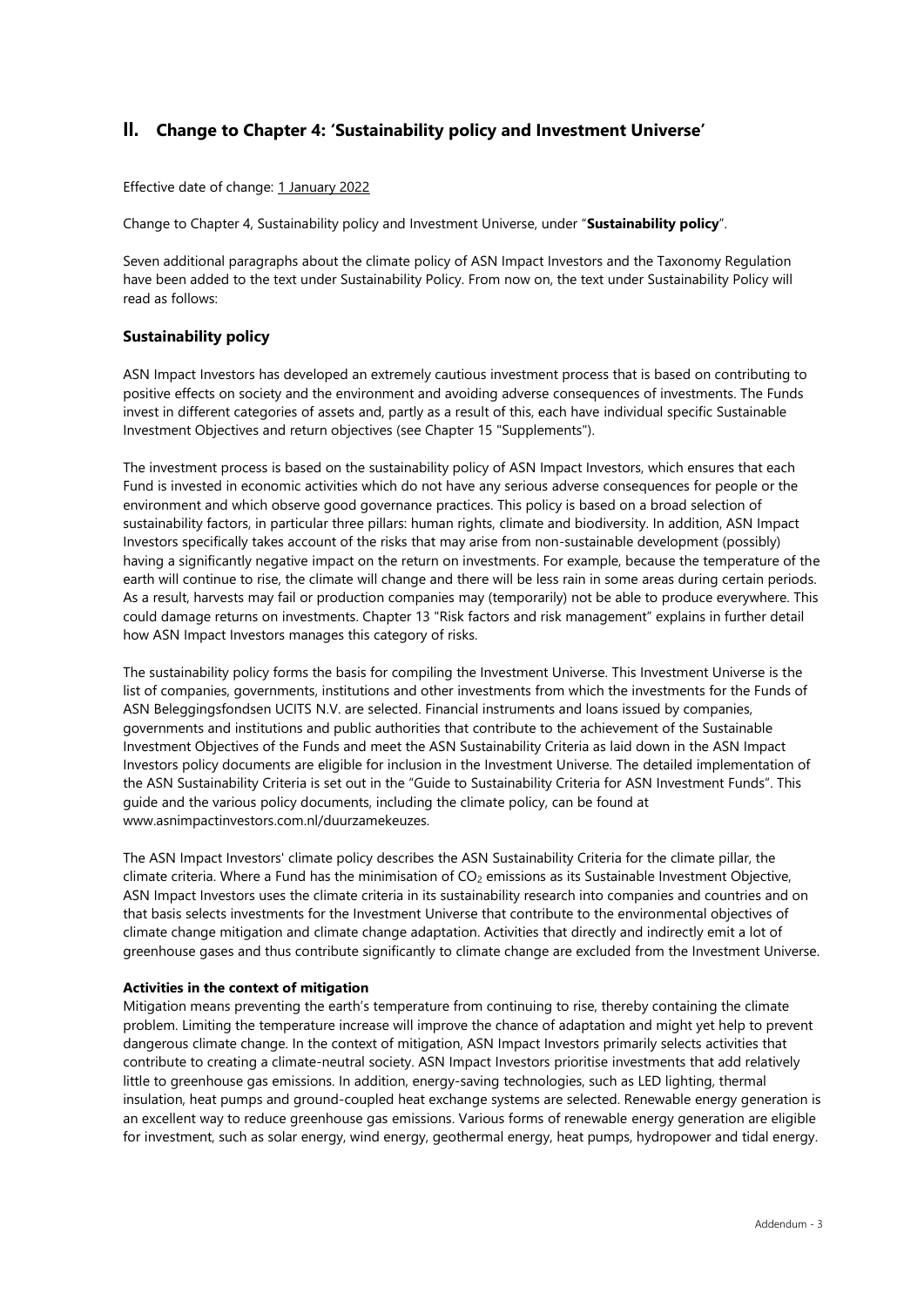#### **Activities in the context of adaptation**

Adaptation means anticipating to the impact of climate change, such as drought, flooding and loss of biodiversity. The importance of contributing to adaptation is growing. This is particularly relevant in areas where the climate impact is most severe, such as low-lying areas and geographies traditionally suffering from dry spells. In the context of adaptation, ASN Impact Investors is looking to make investments in activities that mitigate the negative effects of greenhouse gases, such as investments in water management, poverty alleviation and activities aimed at preserving and expanding forested areas. However, options for funding climate adaptation are limited at this point.

#### **Taxonomy Regulation**

The technical screening criteria supplementing the Taxonomy Regulation for environmentally sustainable economic activities in respect of the environmental objectives of climate change mitigation and climate change adaptation will apply from 1 January 2022. The technical screening criteria for the other four environmental objectives as described in the Taxonomy Regulation have not yet been developed. These detailed criteria require the availability of multiple specific data points regarding each investment. There is currently insufficient reliable, timely and verifiable data available to assess investments using the technical screening criteria.

In addition, the Regulatory Technical Standards (RTS) under the SFDR which define the methodology for the calculation of the share of environmentally sustainable investments and the templates for these disclosures are not yet in force. At the moment it is not possible to provide standardised and comparable disclosures on the proportion of environmentally sustainable investments according to the EU taxonomy.

While there are investments in the Funds that are in economic activities that contribute to an environmental objective and may be eligible to be assessed against the technical screening criteria, it is currently not possible to describe (a) the extent to which the investments of a Fund are in economic activities that qualify as environmentally sustainable and are in aligned with the Taxonomy Regulation; (b) the proportion, as a percentage of a Fund's portfolio, of investments in environmentally sustainable economic activities which are aligned with the Taxonomy Regulation; or (c) the proportion, as a percentage of the Fund's portfolios, of enabling and transition activities (as described in the Taxonomy Regulation).

ASN Impact Investors is keeping this situation under active review and where sufficient reliable, timely and verifiable data on the Funds' investments becomes available, the above descriptions will be provided and this Prospectus will be updated.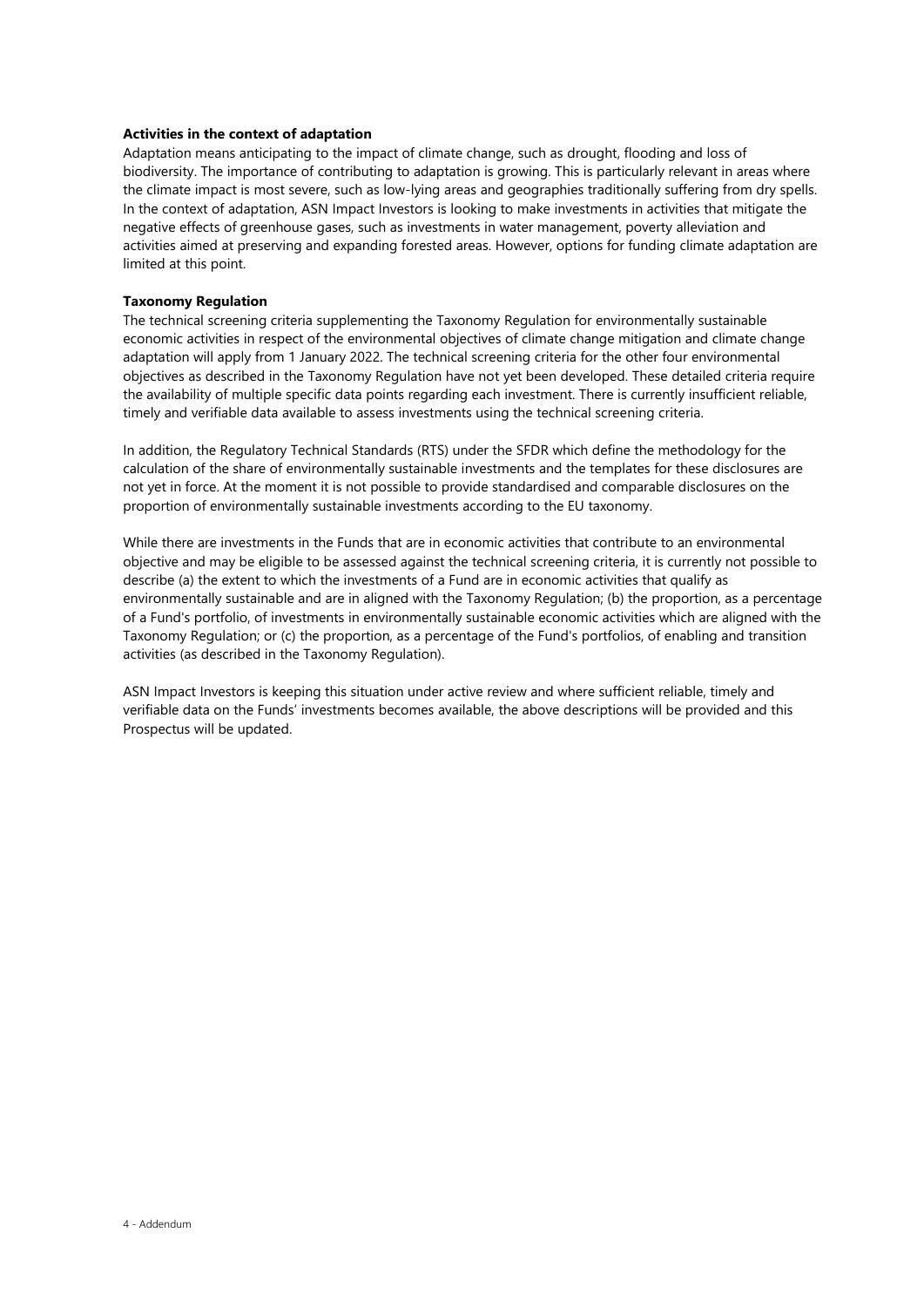# **I. Change to Chapter 5: 'Structure'**

Effective date of change: 1 March 2022

Change to Chapter 5, 'Structure', under '**Management board**'

Mr K.S. Lie was appointed to the management board of ASN Beleggingsinstellingen Beheer B.V. with effect from 1 March 2022, replacing Mr B.J. Blom. Mr D.J. Stam was appointed to the management board of ASN Beleggingsinstellingen Beheer B.V. with effect from 1 March 2022.

The text on page 13 is replaced by the following text:

The management board of ASN Impact Investors consists of the following members:

- 1. Mr K.S. Lie
- 2. Mr R.R.R. Dielbandhoesing
- 3. Mr D.J. Stam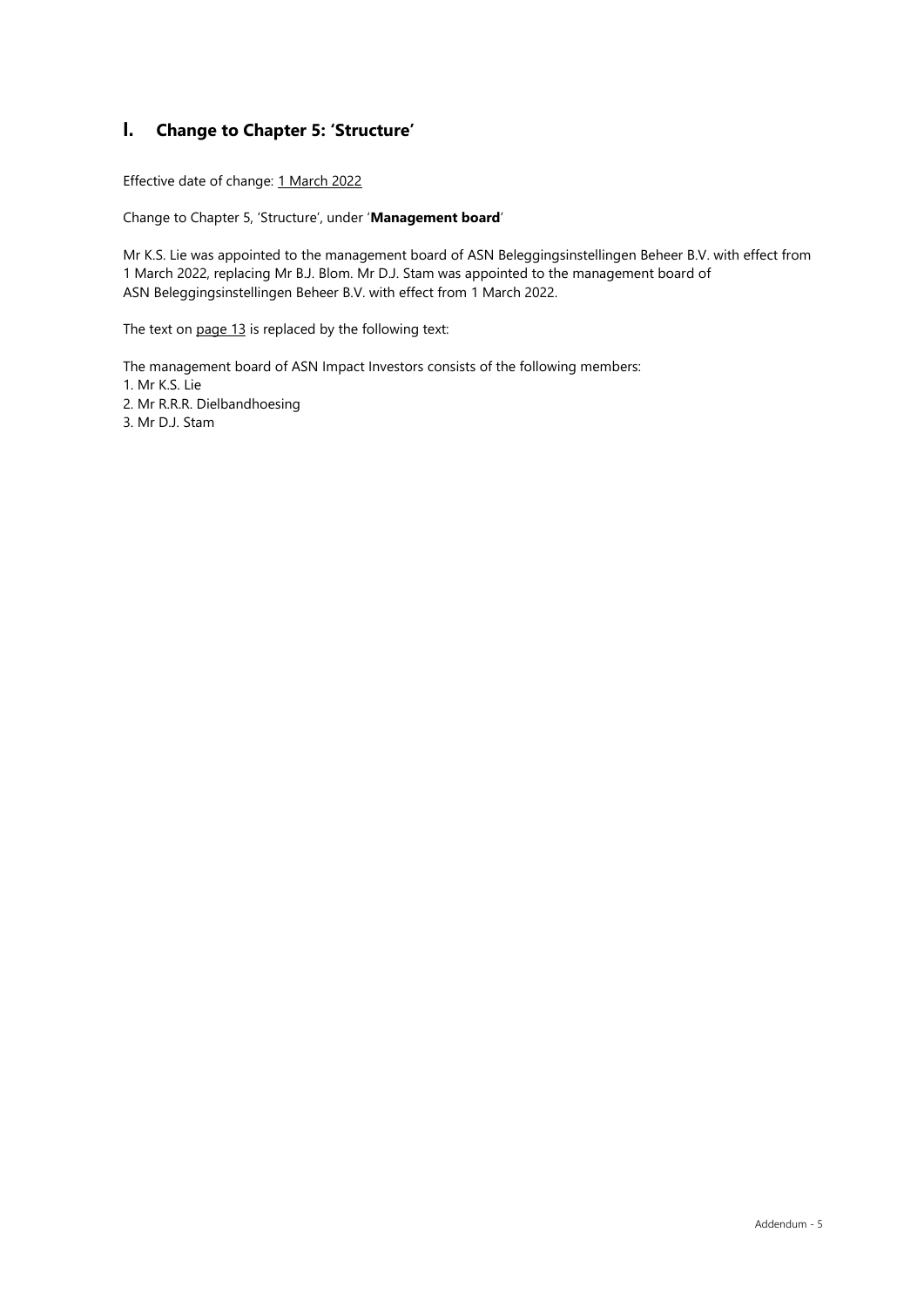# **II. Changes to Chapter 11: 'Costs and fees'**

Effective date of change: 1 March 2022

Change to Chapter 11, 'Costs and fees', under '**Fund costs**'

The level of the fund costs for the ASN Milieu & Waterfonds has changed. The table on page 26 is updated:

The percentage in the table:

|                 | ASN Milieu & Waterfonds |  |
|-----------------|-------------------------|--|
| Fund costs      | 1.20%                   |  |
|                 |                         |  |
| Is replaced by: |                         |  |
|                 |                         |  |

|            | ASN Milieu & Waterfonds |
|------------|-------------------------|
| Fund costs | $1.00\%$                |

Change to Chapter 11, 'Costs and fees', under '**The costs of entry and exit: surcharge and deduction**'

The level of the surcharge and deduction for the ASN Duurzaam Small & Midcapfonds has changed. The table on page 27 is updated. The surcharge and deduction percentages are replaced by the new surcharge and deduction percentages applicable from 1 March 2022:

The percentages in the table:

|           | ASN Duurzaam Small & Midcapfonds |
|-----------|----------------------------------|
| Surcharge | $+0.60\%$                        |
| Deduction | $-0.525%$                        |

Are replaced by:

|                  | ASN Duurzaam Small & Midcapfonds |
|------------------|----------------------------------|
| Surcharge        | $+0.45%$                         |
| <b>Deduction</b> | $-0.40%$                         |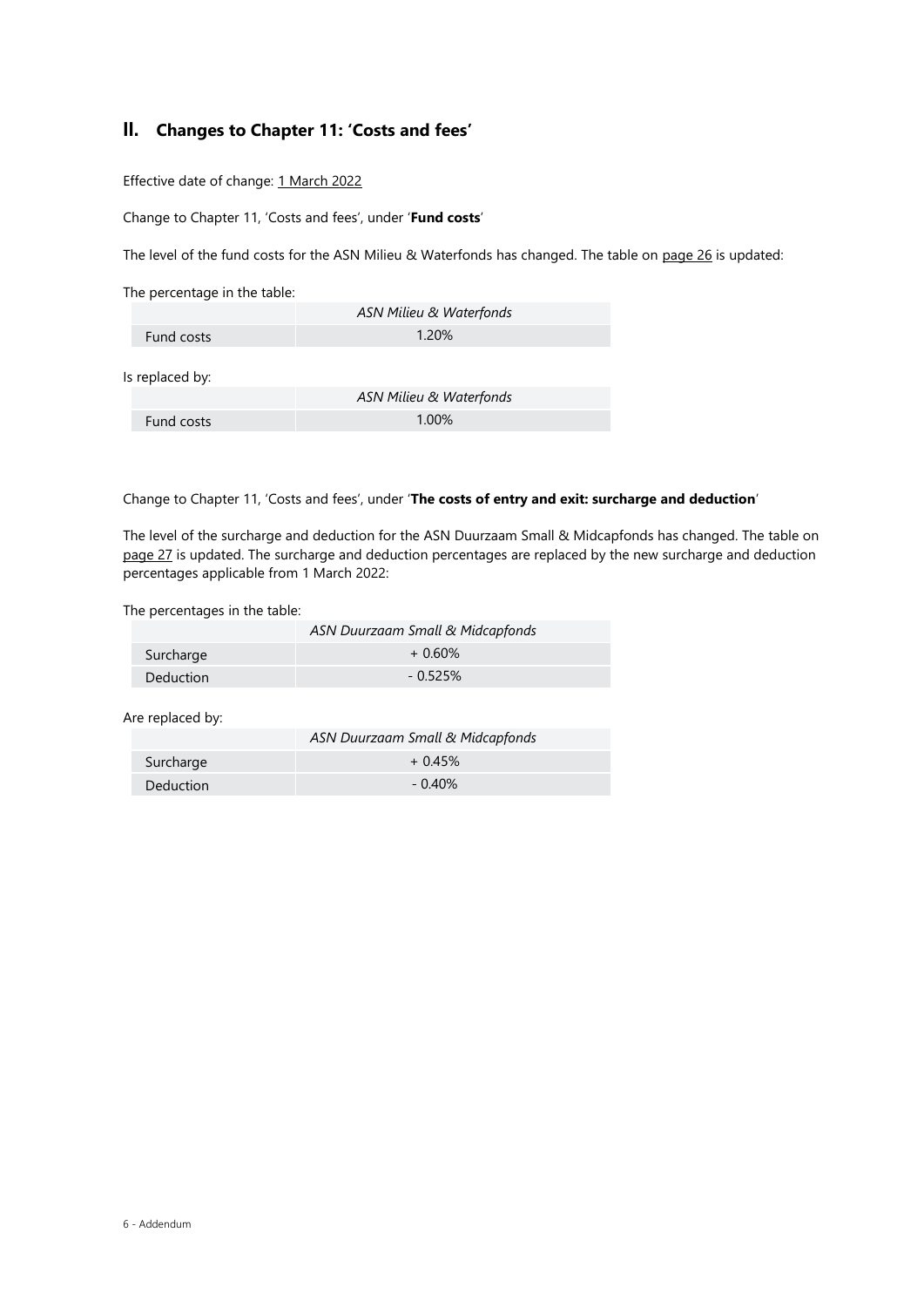## **III. Corrections to Chapter 15: 'Fund U1: ASN Duurzaam Obligatiefonds'**

Effective date of change to which this correction relates: 1 October 2021

Correction to Chapter 15, 'Fund U1: ASN Duurzaam Obligatiefonds', 'Investment policy', under '**Objective**'

Since 1 October 2021, the ASN Duurzaam Obligatiefonds can also invest in bonds denominated in a currency other than the euro. When the prospectus was updated, this was erroneously not amended in the first sentence under the Sustainable Investment Objectives.

On page 43, the first sentence under the Sustainable Investment Objectives has been amended by removing the words 'denominated in euro' after 'green and social bonds'. This sentence has been replaced by the following sentence:

'To achieve these Sustainable Investment Objectives, it invests in sovereign bonds and in green and social bonds, which are issued by governments and semi-public authorities that contribute directly to these Investment Strategies.'

## Correction to Chapter 15, 'Fund U1: ASN Duurzaam Obligatiefonds', 'Investment policy', under '**Sustainable Investment Objective 1: Financing governments which promote sustainability**'

The investment policy of the ASN Duurzaam Obligatiefonds changed with effect from 1 October 2021 because of a strategy revision, which means that the model-based method is no longer applied. The various countries in the portfolio were previously weighted according to their sustainability score and repayment capacity. Since 1 October 2021, only the sustainability scores per country are taken into account. When the prospectus was updated, the text under 'Sustainable Investment Objective 1: Financing governments that promote sustainability' was erroneously not amended.

The text on page 43 under 'Sustainable Investment Objective 1: Financing governments which promote sustainability' has been replaced by the following text:

'To achieve this Sustainable Investment Objective, ASN Impact Investors selects the countries with the best performance with regard to sustainability. ASN Bank's Expertise Centre for Sustainability assesses the sustainability efforts of countries once every two years on behalf of ASN Impact Investors. In the first instance, counties are assessed to determine whether they meet the ASN exclusion criteria. The exclusion criteria are described below under 'Investment Universe'. Of those countries that meet the criteria, fifteen indicators relating to their policy and efforts in respect of climate, biodiversity and human rights are then used to determine a sustainability score. The sustainability score affects the final weighting of a country in the portfolio. The sustainability scores are used to compile the benchmark, as described below under 'Benchmark'. A higher sustainability score means a higher weighting of a country in the benchmark, with the benchmark being used as the starting point for the composition of the portfolio. As a result, the countries with the highest sustainability are represented most strongly in the portfolio, thereby contributing to the objectives.'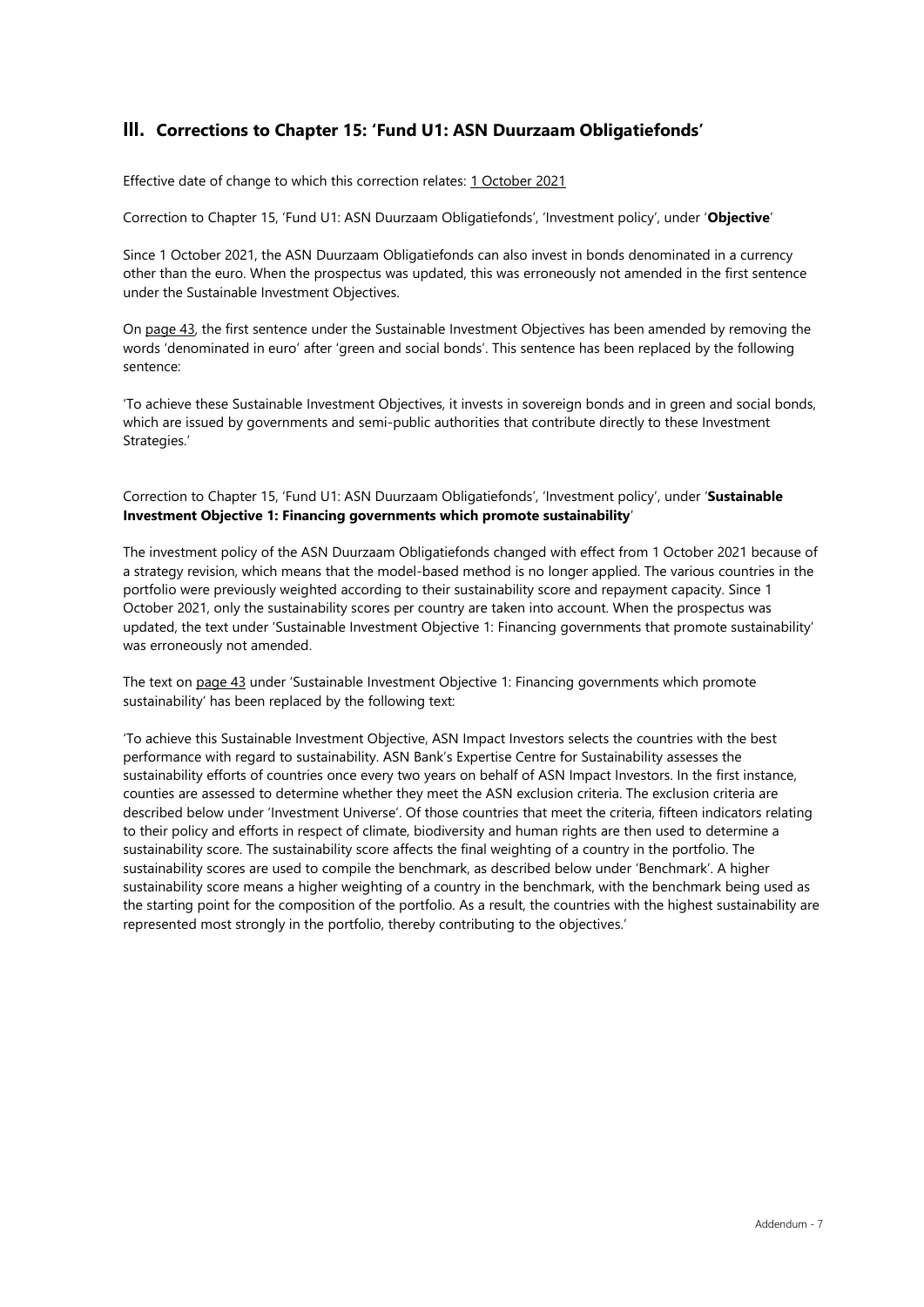# **IV. Change to Chapter 15: 'Fund U2: ASN Milieu & Waterfonds'**

1. Effective date of change: 1 March 2022

Change to Chapter 15, 'Fund U2: ASN Milieu & Waterfonds', 'Investment policy', under '**Spread**'

The 'subsectors' table on page 50 has been replaced.

| The table:                  |            |
|-----------------------------|------------|
| Subsectors:                 | Bandwidth: |
| Water treatment             | $25 - 60%$ |
| Renewable energy            | 20-50%     |
| Waste treatment & recycling | $0 - 20%$  |
| Food & agriculture          | $0 - 20%$  |

| Is replaced by:                     |            |
|-------------------------------------|------------|
| Subsectors:                         | Bandwidth: |
| Water infrastructure and technology | $25 - 60%$ |
| Renewable energy and mobility       | $20 - 50%$ |
| Circular economy                    | $0 - 20%$  |
| Food and agriculture                | $0 - 20%$  |

## 2. Effective date of change: 1 July 2022

Change to Chapter 15, 'Fund U2: ASN Milieu & Waterfonds', 'Investment policy', under '**Spread**'

The 'regions' table on page 50 has been replaced.

| The table:               |            |
|--------------------------|------------|
| Regions:                 | Bandwidth: |
| United States and Canada | 15-50%     |
| Europe                   | 30-60%     |
| Rest of the world        | $10 - 40%$ |

| Is replaced by:          |            |
|--------------------------|------------|
| Regions:                 | Bandwidth: |
| United States and Canada | 15-50%     |
| Europe                   | $30 - 60%$ |
| Rest of the world        | $5 - 35%$  |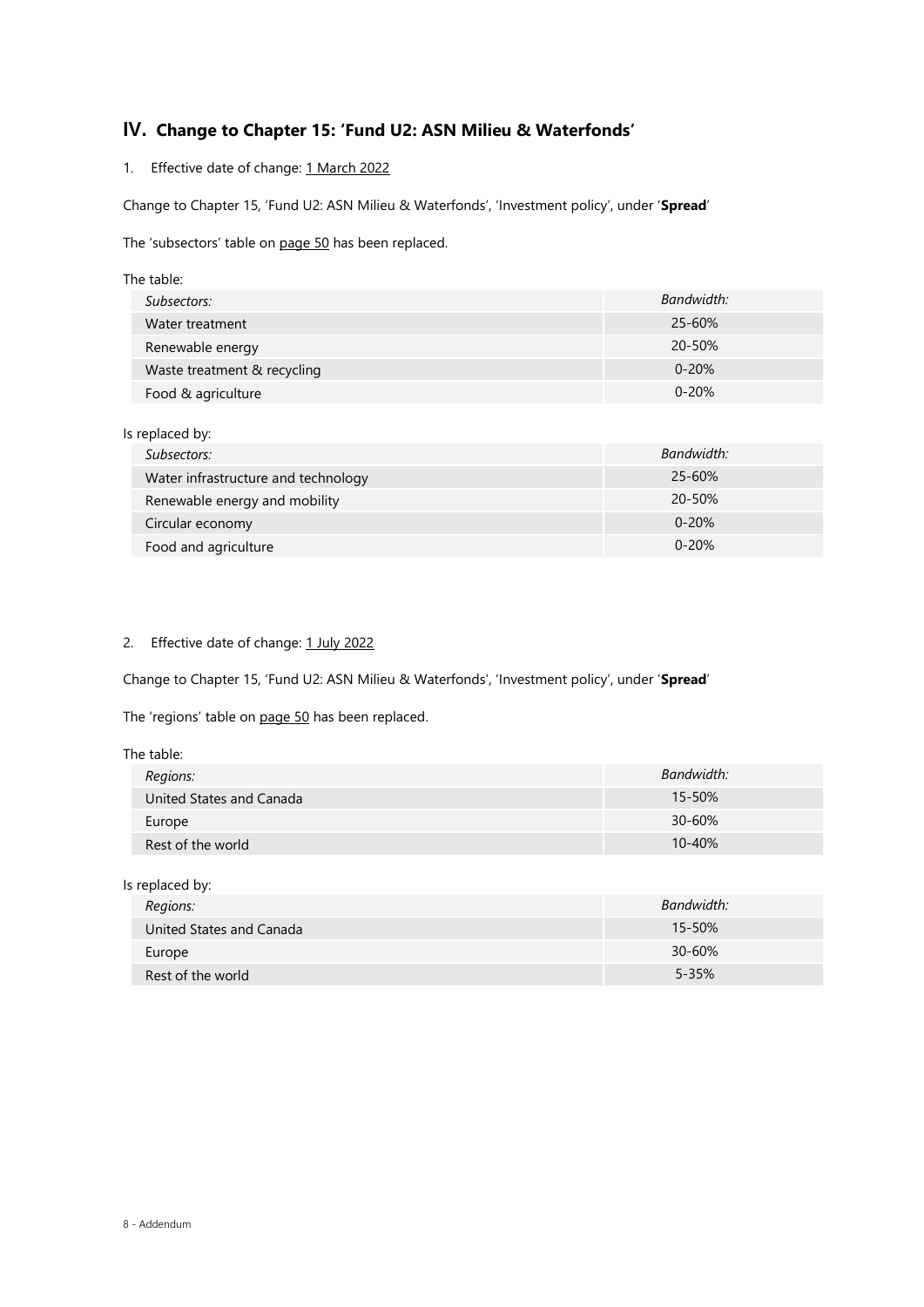# **V. Change to 'Addresses and personal details'**

Effective date of change: 1 March 2022

## Change to **Addresses and personal details** under '**Management board of ASN Impact Investors**', page 62

The new management board members have been added. The composition of the management board is presented as follows:

## **Management board of ASN Impact Investors**

- 1. Mr K.S. Lie
- 2. Mr R.R.R. Dielbandhoesing
- 3. Mr D.J. Stam